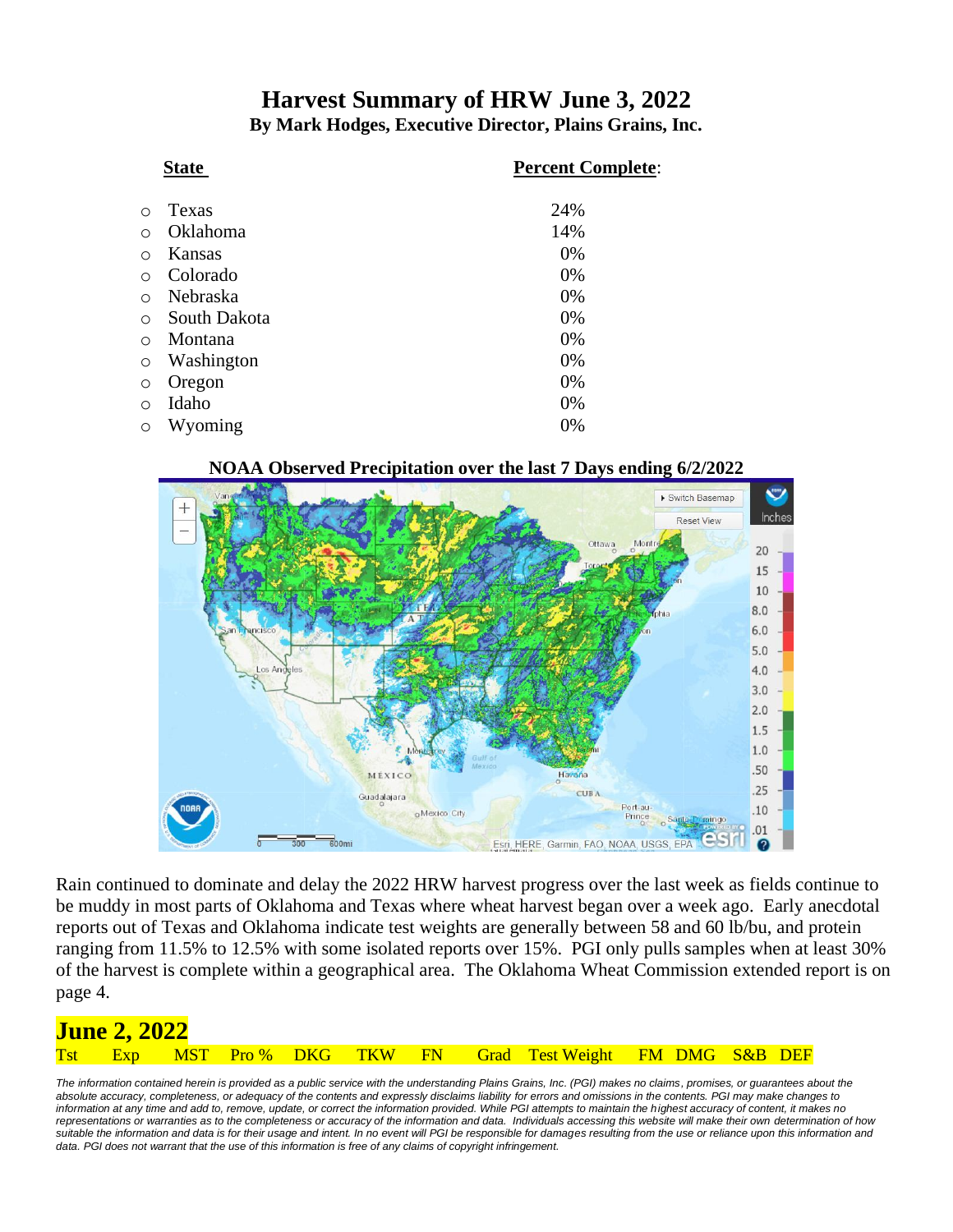# *States Update:*

## **June 2, 2022**

- 1. **Texas** 22% harvested. 96% headed, some still maturing in Panhandle. Wet/rainy end of week, progress made in S.Central state. Full swing in Blacklands. Protein est. 12-12.5 %, TW 60 lbs, low dockage, below avg. yields. Starting SRW - SRW yields good (50-80 lb/bu). Hot weather forecast.
- 2. **Kansas**  Wet. 28% G-E, significant rainfall past few weeks (9-10 inches). Cool/widespread rain forecast. Genetics outperforming weather.
- 3. **Oklahoma** 51% P-VP. 41% F, 7% G, 1% E. Est 12% harvested. TW holding up, rains. SW OK some areas but recent flash flooding. Expect quick harvest. Mid 10s-20s yields. 13-15s on proteins. TW concerns in Central OK.
- 4. **Colorado** 19% G-E, 35% F, 20% P, 27% VP. 46% headed. Rains in NE state. Warmer temps forecast (70s/80s). Slight improvement in drought monitor. Sawfly emerging.
- 5. **South Dakota** Rain last week. 33% G-E, winter wheat looks good. Strong rains in South Central state. Spring planting completed – 53% G-E.
- 6. **Wyoming** 73% jointed, 20% booted. Slightly behind. Still low temps (below 40s). NASS 21% G. Cool weather forecast. Drought monitor improvements in Eastern part of state.
- 7. **North Dakota** 59% planted. Expect some switching to soy. Durum 46% planted vs. 87-90% avg. Still wet.
- 8. **Montana** Planting completed, good conditions. Scattered rain throughout state. Billings/Eastern looking good. Sawfly, grasshoppers, frost concerns. Winter booting – similar to 2002/ 60% F, 14% G.
- 9. **Oregon** 67% G-E, 7 P-VP. Substantial widespread rain. Topsoil/subsoil improvements. Overall crop looking good. Behind in development due to cool/wet weather. Stripe rust concerns.
- 10. **Idaho** Very wet. Planting mostly complete. Winter Wheat 34% F, 51% G, 10% E; Spring 30% F, 65% G. Cool weather with precip forecast. Low disease/pest.
- 11. **Washington** 5.2 field work. Temps across state below normal. Timely rains. Winter 6% E, 56% G, 33% F, 4% P, and 1% VP. 11% headed vs. 44% avg. Spring 4% E, 56% G, 33% F, 4% P, and 1% VP. Spring 79% emerged vs. 87% avg.
- 12. **Maryland (SRW)**  Crop looks great. 83%. 84% G-E. Expect significant increase in harvested acres possibly as much as 50,000 more acres than 2021 (acreage pulled out of the State funded cover crop program and fertilized for harvest this spring.)
- 13. **PGI/NASS** No samples yet, need 30% of crop in.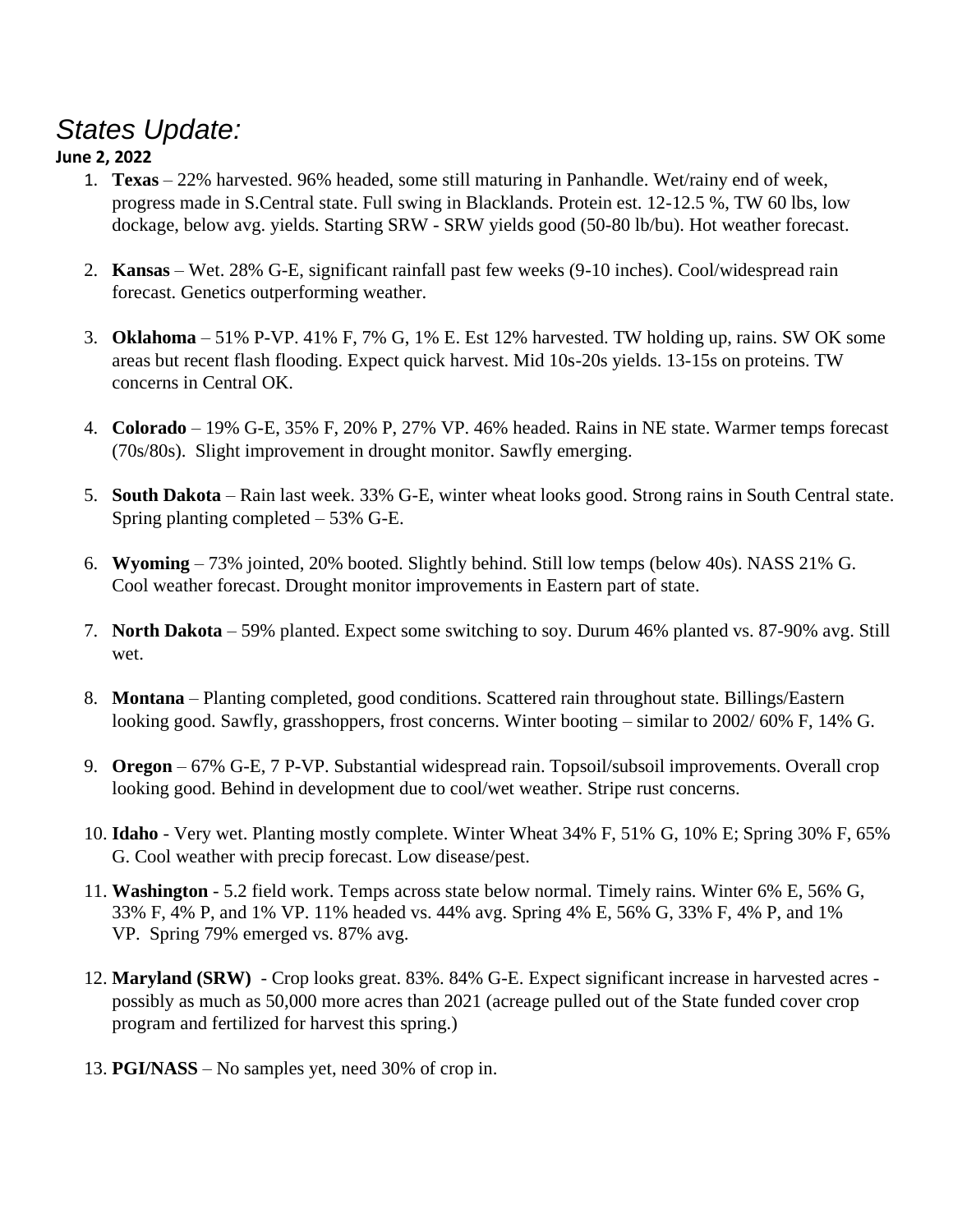#### **Oklahoma Observed Precipitation over the last 10 days ending 6/2/2022**



10-Day Rainfall Accumulation (inches)

7:20 PM June 2, 2022 CDT Created 7:25:06 PM June 2, 2022 CDT. C Copyright 2022



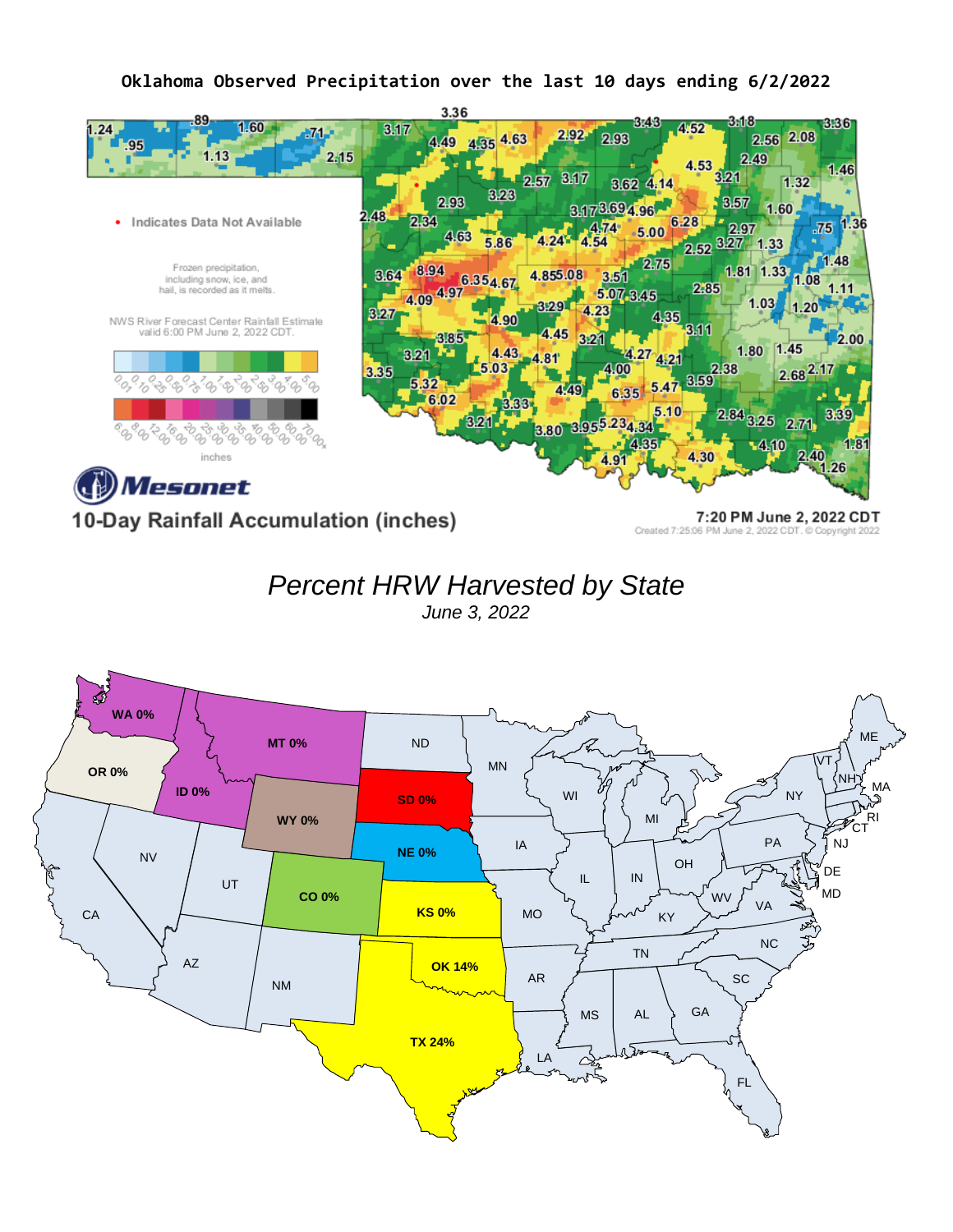## **Oklahoma Wheat Harvest Moves Forward with Abrupt Halt After Untimely Rains**

### **Oklahoma Harvest Report By: the Oklahoma Wheat Commission Wednesday June 1, 2022**

Oklahoma Wheat harvest made great strides in South Central and Southwest, Oklahoma over the Memorial Day weekend with producers getting started in regions as far north as Omega and Hennessey with some minor cutting being reported by Seiling. Moisture has been challenging for producers in Central Oklahoma and variety selections made a difference on whether producers were able to get into the fields or not this past week in central Oklahoma. Rains have now delayed harvest from moving forward in all regions of Oklahoma that began on Tuesday evening. Reports from across the state have been fairly consistent on yields being reported mainly in the mid teens to mid 20's, across most Southern and Western regions. The occasional yield of 30 to 40 bushels have been reported on non-grazed management intensive ground. We have had one or two reports of some fields making 51 to 52 bushels per acre. It is thought yields will be better as harvest moves further North and reports have trended higher on yields in Central, Oklahoma around the El Reno, Okarche, Kingfisher, Omega areas. Yields in these regions are mainly being reported in the mid 20's to mid 30's depending on the variety and management practices. Producers have made great strides down around Grandfield, Tipton, Altus, Fredrick, Walters with approximately half of the crop being reported as harvested. Harvest is just beginning in the Chickasha and Apache regions with producers getting good starts. Heavy rains in several areas of Southwest Oklahoma from Hollis, Tipton, Altus to Frederick last night will most likely have an impact on quality from here on out. South of Altus it was reported that they received 3 inches at the OSU research station and East of Altus some areas received 6 inches of moisture in less than an hour. Flash flooding happened in several places from Hollis, Tipton and Altus to Frederick. It was reported that a rail line was washed out in Headrick early this morning. Several places have been without power in this region as of this morning, due to high winds that knocked down power lines. While yields have been below average the quality of the crop up to this point has been extremely favorable. All the data on quality was taken before the late Tuesday evening /early Wednesday morning rains, so producers are concerned what things will look like once they get back into the fields.

**Grandfield-**Harvest is reported as 50% complete in this region. Test weights before the rain have been 60 pounds per bushel or higher. Yields making from the mid teens to mid 20's depending on variety and management. Protein reported from 11.5% to 12%, with some higher proteins reported between 14% and 17%

**Devol-**Harvest in this region reported at 45% complete. Test weights before the rain making 59 pounds per bushel or higher. (Average is still probably 60+ for this region before the rain.) Yields being reported in the mid teens to low 20's. Some yields reported as low as 6 bushels per acre. Protein ranging from 11.5% to 12%.

**Chattanooga***-* Harvest in this region reported at 45% complete. Test weights reported at 60 pounds per bushel or higher with yields in the mid teens to low 20's for the most part. Proteins ranging from 11.5% to 12%.

**Frederick-** Harvest in this region is 50% complete. Test weights ranging from 59 to 62 pounds/bushel. Proteins ranging from 10 to 13.5% range. Yields being reported from low teens to one coming in at 38 bushels per acre.

**Granite/Lone Wolf/Altus/Duke-** Harvest in these regions is reported at 40% to 50% complete depending on location. Test weights in this region before the rains ranging from 59 to 61 pounds per bushel. (More falling in the 60+ range). Yields being reported from 7 bushels per acre to the mid 20's depending on location. We did have a few yields making in the high twenties to mid 30's but those reports were minimal. Proteins ranging from 12% to 17%. Proteins in the 14 to 15% range not uncommon in these Western corridors.

**Apache-** Wheat harvest was just getting started in this region at the time of this report on Tuesday afternoon. Only a couple loads of wheat had been taken in. No yields, protein and test weights were reported as it would not be a good representation of the area at this point in time.

**Sentinel/Rocky-** Test weights reported in the 59 to 61 pound per bushel range. (Samples before the rains were more in the 60+ range.) Producers did get rolling good in this region over the Memorial Day weekend, the crop